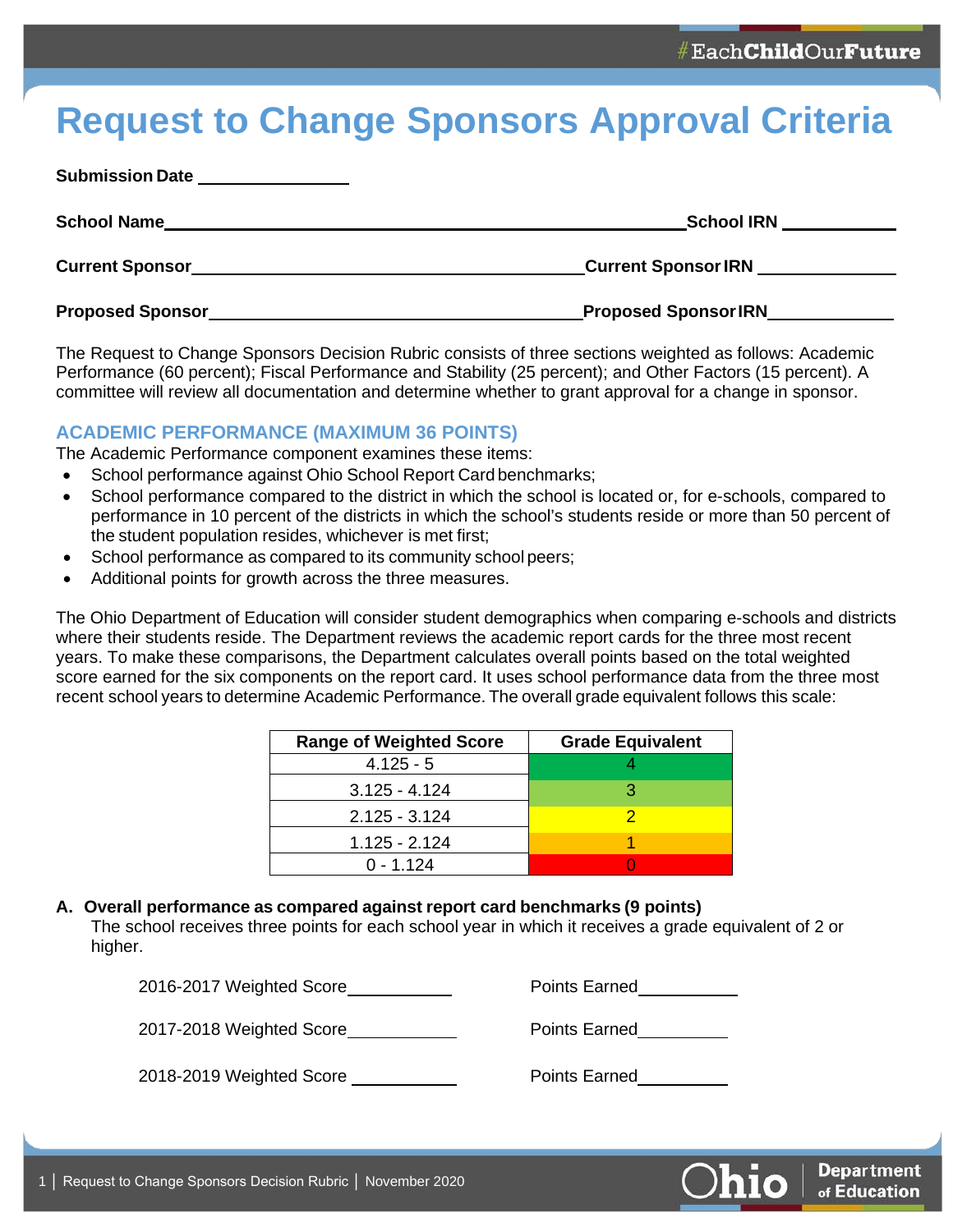### **B. Performance as compared to district of residence (9points)**

The school receives three points for each school year in which the school receives an overall grade equivalent or higher than the district in which the school is located or, in the case of e-schools, 10 percent of the districts in which the school's students reside or more than 50 percent of the student population resides, whichever is met first.

For a community school primarily serving students with disabilities (more than 50 percent of the student population includes students identified as students with disabilities), this section will be scored comparing the students with disabilities Performance Index score of the community school to the students with disabilities Performance Index score of the resident district.

2016-2017 School Overall Score Resident District(s) Overall Score 2016-2017 Points

2017-2018 School Overall Score Resident District(s) Overall Score 2017-2018 Points

2018-2019 School Overall Score Resident District(s) Overall Score 2018-2019 Points

### **C. Performance as compared to community school peers (12points)**

The school receives a maximum of four points for each school year the school ranks in the top two quintiles based on its community school comparison group.

| 2016-2017 Rank | <b>Points Earned</b> |
|----------------|----------------------|
| 2017-2018 Rank | <b>Points Earned</b> |
| 2018-2019 Rank | <b>Points Earned</b> |

#### **D. Growth Across the Measurements (6 points)**

The school receives a maximum of two points for each school year it shows growth across the three measurements. If the score is higher in the subsequent year compared to the previous year, the community school earns a point.

| Growth on the Report Card   | <b>Points Earned</b> |
|-----------------------------|----------------------|
| Growth on Performance Index | <b>Points Earned</b> |

Performance compared to community school peers example and a point Points Earned

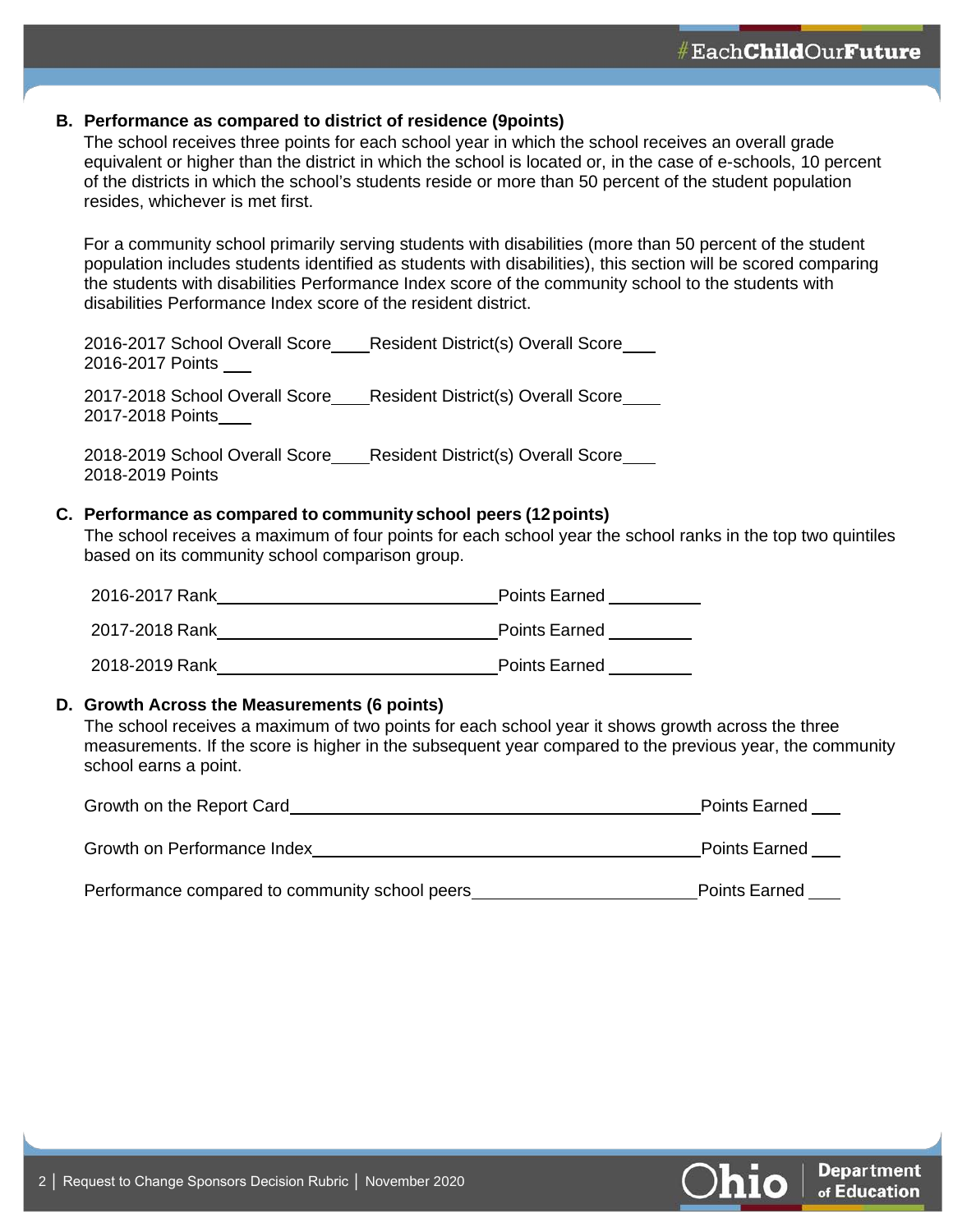|                                | 2016-<br>2017           | 2017-<br>2018 | 2018-<br>2019                      | <b>Total</b> |
|--------------------------------|-------------------------|---------------|------------------------------------|--------------|
|                                |                         |               |                                    |              |
| <b>Report Card</b>             |                         |               |                                    |              |
| <b>Performance</b>             |                         |               |                                    |              |
|                                |                         |               |                                    |              |
| <b>Performance v. District</b> |                         |               |                                    |              |
| of Residence                   |                         |               |                                    |              |
|                                |                         |               |                                    |              |
| <b>Performance v. Peers</b>    |                         |               |                                    |              |
|                                |                         |               |                                    |              |
| <b>Total Academic</b>          |                         |               |                                    |              |
| <b>Performance Points</b>      |                         |               |                                    |              |
|                                | <b>Growth on Report</b> | Growth on     | <b>Growth of</b>                   |              |
|                                | <b>Card</b>             |               | Performance Index Comparison Group |              |
| <b>Total Growth</b>            |                         |               |                                    |              |
|                                |                         |               |                                    |              |

#### **Total Academic Performance Points**

### **FISCAL PERFORMANCE AND STABILITY (MAXIMUM 15 POINTS)**

The Fiscal Performance and Stability component examines past performance based on the three most recent fiscal year audits, current stability based on the current fiscal year budget and enrollment, and longer-term sustainability based on the most recent five-year forecast.

### **A. Past performance (6 points – 3 points for meeting each standard)**

Findings for recovery found  $y$ es (0) no (3) [3] Material weakness or lack ofinternal controls yes (0) no (3)

# **B. Current status – Five-Year Forecast (6 points – 3 points for meeting each standard)** Excess of total receipts over (under) total disbursements of 5 percent or greater

 $\rule{1em}{0.15mm}$  yes (3)  $\rule{1em}{0.15mm}$  no (0)

Current fiscal year enrollment at least 95 percent of previous fiscal year yes (3) \_\_\_\_\_\_ no (0)

### **C. Projected long-term stability (3 points)**

Excess of total receipts over (under) total disbursements of 5 percent or greater in last year of forecast  $yes (3)$  no  $(0)$ 

**Total Fiscal Performance and StabilityPoints**

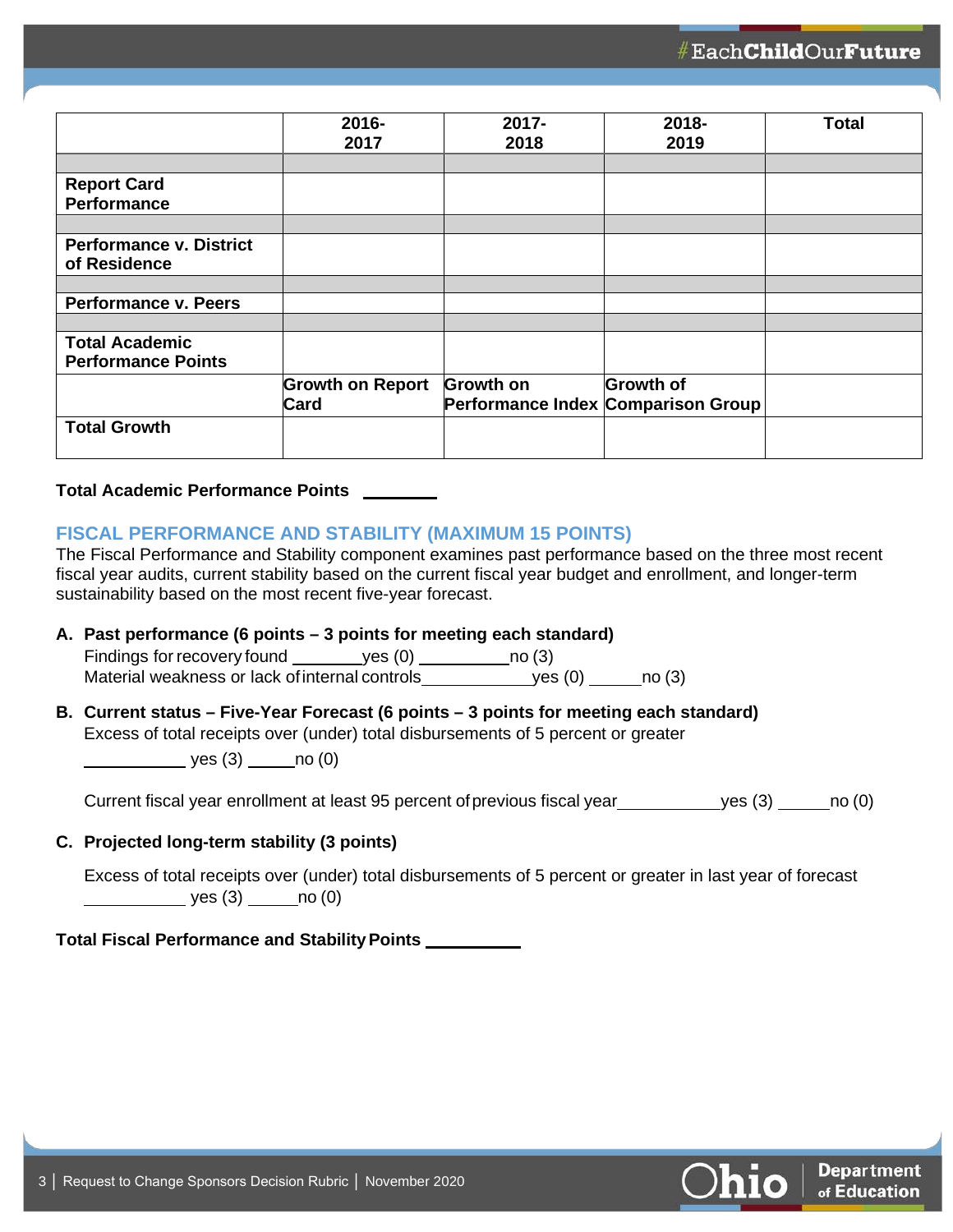#Each**Child**Our**Future** 

# **OTHER FACTORS NARRATIVES (9 POINTS)**

### **A. Description of school's impact on the students and the community or communities it serves (2 points)**

The narrative should provide convincing evidence of positive impact by the school on its students and on the one or more communities it serves, including:

- A description of the school's impact on the students andcommunities;
- Results from parent and student satisfaction surveys, if available;
- A description of positive academic impact on students.

Points earned

### **B. Plan for academic improvement (3points)**

The narrative should provide convincing evidence that implementation of the academic plan will significantly improve academic performance, including:

- An explanation of the school's graduation requirements and how it complies with Ohio graduation requirements (only for schools that offer opportunities to earn high school diplomas);
- A description of the new sponsor's plans to help the school to ensure it meets its academic improvement goals.

Points earned

### **C. Description of operational performance (2points)**

The operational performance narrative should provide a detailed description of a school's operational performance, including:

- A description of the school's compliance with applicable laws and rules, school management and governance, staff recruitment and development, and parent and community involvement;
- A description of the governing board's capacity and commitment to its roles and responsibilities in ensuring the success of the community school. The description also must include the governing board's current compliance with all laws, as well as any conflicts of interest. It must demonstrate that the governing board is self-sustainable and will maintain compliance with legal, ethical and conflict of interest requirements for the governing authority developer and management company, ifapplicable.

Points earned

### **D. Sponsorship stability (2points)**

The narrative provides an explanation of the reason the school is requesting to change from its current sponsor to a new sponsor, including any action by the school or sponsor to terminate or not renew the sponsorship contract. The school's narrative must demonstrate that a change in sponsorship will help the school improve its performance. The school also includes an explanation of any prior changes in sponsorship during the life of the community school, if applicable.

Points earned

**Total Other Factors Points**